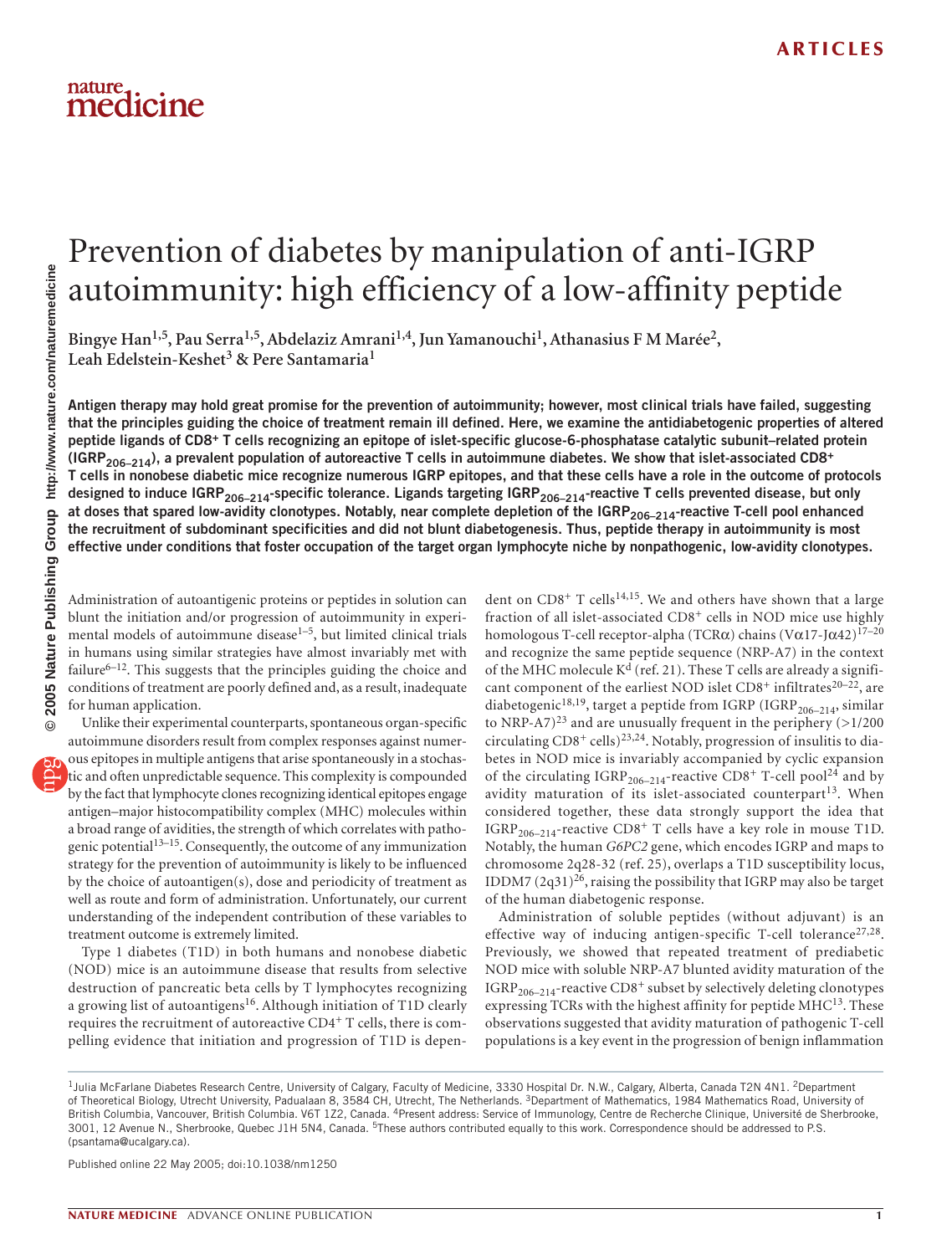

**Figure 1** Agonistic activity of APLs on 8.3-CD8<sup>+</sup> T cells. Naive splenic 8.3-CD8<sup>+</sup> T cells  $(2 \times 10^4)$ were incubated with peptide-pulsed γ-irradiated NOD splenocytes for 2 or 3 d (cytokine secretion and proliferation assays, respectively). None of the peptides induced secretion of IL-4 secretion (data not shown). Data are mean ± s.e.m. and are representative of two or three different experiments. *x*-axis refers to peptide concentrations.

to overt disease in autoimmunity. They also raised the possibility that NRP-A7's antidiabetogenic activity was mediated not only by deletion of high-avidity cells, but also by occupation of the 'highavidity clonotype niche' (emptied by treatment with NRP-A7) by 'low-avidity' (and potentially antidiabetogenic) clonotypes. To test this hypothesis, here we identified altered peptide ligands (APLs) with partial, full or super agonistic activity for  $\mathrm{IGRP}_{206-214}\text{-reactive}$ CD8+ T cells and compared their antidiabetogenic activity *in vivo* over a wide range of doses.

#### **RESULTS**

#### APLs for IGRP<sub>206-214</sub>-reactive CD8<sup>+</sup> T cells

We searched for APLs capable of engaging a transgenic IGRP<sub>206–214</sub>-reactive TCR (8.3) with lower or higher affinity than NRP-A7 (ref. 22). NRP-I4 was chosen as a potential 'low-avidity' APL candidate because it behaved as a partial agonist (**Fig. 1**). NRP-V7 was chosen as a potential 'very high–avidity' APL because it had superior agonistic activity on 8.3-CD8<sup>+</sup> T cells than NRP-A7, an agonist (Fig. 1). To confirm that 8.3-CD8<sup>+</sup> cells recognized these peptides with different avidity (they all bound to  $K<sup>d</sup>$  with similar affinity; data not shown), we compared the ability of peptide-K<sup>d</sup> tetramers to stain 8.3-CD8+ T cells. The intensities of tetramer staining were consistent with the functional avidities of the peptides (**Figs. 1** and **2a**) as well as with the peptides' ability to delete 8.3-CD8+ T cells *in vivo* (**Fig. 2b**). These results were not a peculiarity of cells expressing the 8.3-TCR: whereas the NRP-I4 tetramer could not stain T cells derived from islets of nontransgenic NOD mice (data not shown), the NRP-V7 tetramer did so with higher intensity (Fig. 2c) and lower  $K_d$  (higher avidity; Fig. 2d) than the NRP-A7 tetramer. Thus,  $IGRP_{206-214}$ -reactive  $CD8^+$  cells recognize NRP-I4, NRP-A7 and NRP-V7 with increasing avidity.

#### Anti-diabetogenic activity of IGRP<sub>206-214</sub> APLs

To investigate whether the above APLs had antidiabetogenic activity, we treated cohorts of female NOD mice with repeated injections of TUM (negative control), NRP-I4, NRP-A7 and NRP-V7 (in phosphatebuffered saline) over a wide range of doses. Mice were followed for diabetes (**Fig. 3a**) and killed either at onset of diabetes or at the end of the follow-up period, to investigate the effects of treatment on the size and avidity of the islet-associated  $IGRP_{206-214}$ -reactive  $CD8^+$  T-cell subpopulation (**Fig. 3a**–**e**).

NRP-I4 was antidiabetogenic in a dose-dependent manner: it was not protective at all when given at ≤25 µg/injection, but was highly antidiabetogenic when given at 100 µg/injection (**Fig. 3a**). Notably,

the protective effect of NRP-I4 (at 100 µg/ injection) was associated with the presence of predominantly low-avidity  $IGRP_{206-214}$ reactive CD8<sup>+</sup> cells in islets, rather than with massive deletion of the entire  $IGRP_{206-214}$ reactive CD8<sup>+</sup> cell subset. Whereas the percentages (**Fig. 3a**) and absolute numbers  $(Fig. 3b)$  of NRP-V7–reactive  $CD8<sup>+</sup>$  cells contained in the islets of these mice were similar to those seen in TUM-treated controls, the islet-associated CD8+ cells of NRP-I4–treated mice bound NRP-V7 tetramers with significantly lower avidity (higher  $K_d$ ) than those derived from TUM-treated mice (*P* < 0.05; **Fig. 3a**,**e**). Given that NRP-I4 induces partial deletion of 8.3-CD8+ T cells (**Fig. 2b**), which recognize NRP-V7 with intermediate-to-

high avidity, the most logical interpretation of these results was that the protective effect of high-dose NRP-I4 treatment resulted from selective deletion of high-avidity  $\mathrm{IGRP}_{206-214}$ -reactive  $\mathrm{CD8}^+$  cells. In agreement with this, NRP-A7, a higher-affinity ligand of these cells, protected mice from diabetes at a lower dose than NRP-I4 (50 µg/ injection), and this, too, coincided with accumulation of low-avidity IGRP206–214-reactive CD8+ T cells within islets (**Fig. 3a**). The absolute number of NRP-V7–reactive T cells in the islets of these mice was reduced, but not significantly compared to TUM-treated mice (0.6  $\times$  10<sup>5</sup> ± 0.3 versus 1  $\times$  10<sup>5</sup> ± 0.3, respectively). Cytotoxicity assays confirmed that the CD8+ T cells that accumulated in islets of NRP-I4–treated mice were significantly less cytotoxic than those derived from TUM-treated animals, despite containing more tetramer-positive cells (*P* < 0.05; **Fig. 3c**). NRP-I4 also fostered the accumulation of low-avidity CD8+ T cells in islets and had antidiabetogenic activity when administered intravenously (**Fig. 3d**,**e**). Notably, initiation of treatment at 10 weeks (an age when virtually all mice display severe insulitis) delayed the onset of diabetes without reducing its incidence (**Fig. 3d**). Altogether, these results indicated that repeated triggering of high-avidity  $\mathrm{IGRP}_{206-214}$ -reactive  $\mathrm{CD8^{+}T}$  cells by NRP-I4 in the periphery before development of full-blown insulitis induces tolerance and facilitates the occupation of the intraislet T-cell niche by noncytolytic low-avidity clonotypes.

The idea that protection by high doses of NRP-I4 and intermediate doses of NRP-A7 resulted solely from deletion of high-avidity clonotypes was at odds with two unexpected observations. First, high doses of NRP-A7 (100 µg) were ineffective. It should be noted that here we prepared the inoculum by diluting concentrated stocks of peptide, as opposed to dissolving material dried from diluted stocks<sup>13</sup>. As the latter strategy results in peptide loss, it should not be unexpected that in a previous study NRP-A7 was protective when given at the 100  $\mu$ g dose<sup>13</sup>. The second unexpected observation was that NRP-V7 was not protective at any dose (**Fig. 3a**). This was unexpected because the islets of NRP-A7– (100 µg/dose) and NRP-V7–treated mice (over a range of doses) contained very significantly reduced numbers of NRP-V7 tetramer-reactive CD8<sup>+</sup> cells ( $P < 0.02$ ; Fig. 3a,b), and lacked NRP-V7–reactive cytotoxic T lymphocytes (CTLs; **Fig. 3c**). Thus, the antidiabetogenic activity of NRP-I4 (at 100  $\mu$ g) and NRP-A7 (at 50  $\mu$ g) could not be attributed to deletion of (high-avidity) IGRP<sub>206-214</sub>-reactive CD8<sup>+</sup> cells alone. This suggested that enhanced recruitment of noncytolytic, low-avidity IGRP<sub>206-214</sub>-reactive CD8<sup>+</sup> clonotypes to islets had an active role in the resistance of NRP-I4– and NRP-A7–treated mice against diabetes.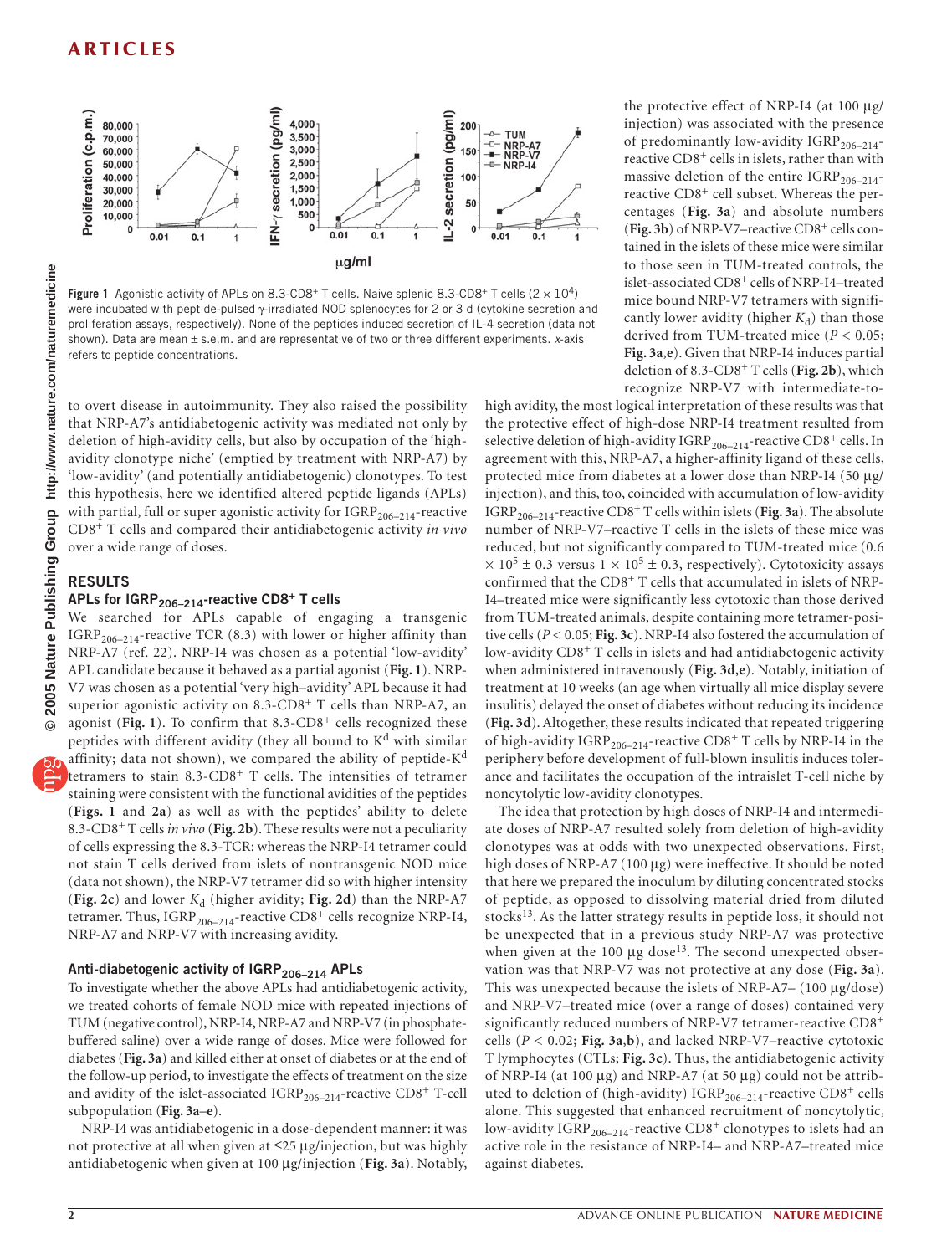#### **Islet-derived CD8+ cells target many IGRP epitopes**

Treatment of NOD mice with high doses of  $IGRP_{206-214}$  (75–100 µg) yielded results very similar to those obtained with NRP-V7 (**Fig. 4a**). The ineffectiveness of  $\mathrm{IGRP}_{206-214}$  treatment was also associated with near complete deletion of the intraislet  $IGRP_{206-214}$ -reactive  $CD8^+$ T-cell subset (**Fig. 4b**,**c**).

These results prompted us to consider the possibility that near complete deletion of the IGRP<sub>206-214</sub>-reactive CD8<sup>+</sup> subset might somehow foster the creation of a 'niche' for subdominant specificities. Conceivably, enhanced recruitment or accumulation of these clonotypes could have counteracted any protection afforded by depletion of the dominant

**a**

**c**

**d**

 $IGRP<sub>206–214</sub>$ -reactive pool. Because staining of islet-derived T cells of TUM- versus NRP-V7– or  $\mathrm{IGRP}_{206-214}$ -treated mice with insulin 15-23L/K<sup>d</sup> tetramers (the only other known target of beta cell-autoreactive  $CD8^+$  cells<sup>29</sup>) did not show significant differences (data not shown), we wondered whether the response of CD8+ T cells against IGRP in diabetes involved multiple epitopes.

To investigate this, we designed an IGRPbased peptide library comprised of 33 K<sup>d</sup>- and 43 Db-binding nonamers (**Supplementary Table 1** online). Only one of these peptides (IGRP<sub>207–215</sub>; peptide 6) was cross-reactive with  $IGRP<sub>206–214</sub>$  (peptide IG) as determined by its ability to elicit 8.3-CD8<sup>+</sup> responses (data not shown). We tested the ability of each of these IGRP peptides to elicit interferon (IFN)-γ secretion by CD8+ cells propagated from islets of prediabetic  $(21 \pm 1$  weeks) or acutely diabetic NOD mice  $(18 \pm 1$  weeks). Islets of most mice, regardless of diabetes status, contained IGRP<sub>206-214</sub>- and IGRP207–215-reactive CD8+ cells (**Fig. 5a** and **Supplementary Table 2** online). Experiments using  $IGRP_{206-214}$  tetramers confirmed the existence of a correlation between the magnitude of IFN-γ secretion by islet-associated CD8+ cells and the percentage of tetramer-positive cells (*P* < 0.001), suggesting that differences in IFN-γ secretion reflect differences in cell numbers (data not shown). Notably, a substantial number of mice also mounted responses against other IGRP epitopes, particularly peptides 72, 7, 8 and 39 (**Fig. 5a** and **Supplementary Table 2** online). Limited studies with tetramers confirmed the presence of peptide 72– and peptide 39–reactive CD8+ T cells in at least some animals (**Fig. 5b**). Notably, the combined response of islet-associated T cells against all the tested IGRP epitopes was significantly higher in diabetic animals than in prediabetic animals, as measured by comparing the average number of responses against IGRP per group (*P* < 0.0001; **Fig. 5a**) or the average amount of IFN-γ secreted by T cells of individual mice against all peptides  $(P < 0.03;$  Fig. 5c). Thus, diabetic and, to a lesser extent, nondiabetic NOD mice mount dominant  $CD8^+$  responses against  $IGRP_{206-214}$ and subdominant responses against numerous



Increased responses against IGRP in IGRP<sub>206-214</sub>-treated mice We next investigated whether depletion of the  $IGRP_{206-214}$ -reactive  $CD8^+$  subset by IGRP<sub>206–214</sub> might have failed to protect mice from diabetes because it fostered the expansion of the smaller pool of intraislet T cells recognizing subdominant epitopes of IGRP. To that end, we evaluated the presence of anti-IGRP CD8+ T cells in untreated, TUM-treated and IGRP<sub>206-214</sub>-treated NOD mice. TUM treatment did not significantly increase the frequency or magnitude of responses against IGRP (**Fig. 6a**,**b** and **Supplementary Table 2**



**Figure 2** Differences in the functional avidity of APLs correlate with differences in peptide-MHC–binding avidity and tolerogenic activity. (**a**) Fluorescence intensity of tetramer staining on naive splenic 8.3-CD8+ T cells. (**b**) Tolerogenic activity of APLs against 8.3-CD8+ T cells *in vivo*. Comparison of total numbers of CD8<sup>+</sup> splenocytes in untreated ( $10 \pm 1$  weeks old;  $n = 9$ ) or APL-treated 8.3-NOD mice. Mice received one intraperitoneal injection of 100 µg of peptide in PBS 7 d before analysis. The age and number of mice studied were: TUM-treated (11  $\pm$  1 weeks;  $n = 5$ ; NRP-I4-treated (9  $\pm$  1 weeks;  $n = 3$ ); NRP-A7-treated (11  $\pm$  1 weeks;  $n = 7$ ); and NRP-V7–treated (14  $\pm$  2 weeks;  $n = 3$ ). (c) Tetramer-binding ability of islet-associated CD8<sup>+</sup> T cells from 20-week-old nontransgenic NOD mice. Vertical panels correspond to three individual mice. Numbers in the upper right quadrants of each panel correspond to percentage of tetramer-positive CD8<sup>+</sup> cells. (**d**) CD8+ T cells propagated from islets of 9-week-old female NOD mice bind NRP-V7/Kd tetramers ( $n = 6$  mice) with higher avidity (lower  $K_d$ ) than NRP-A7/K<sup>d</sup> tetramers ( $n = 6$  mice).

other IGRP epitopes.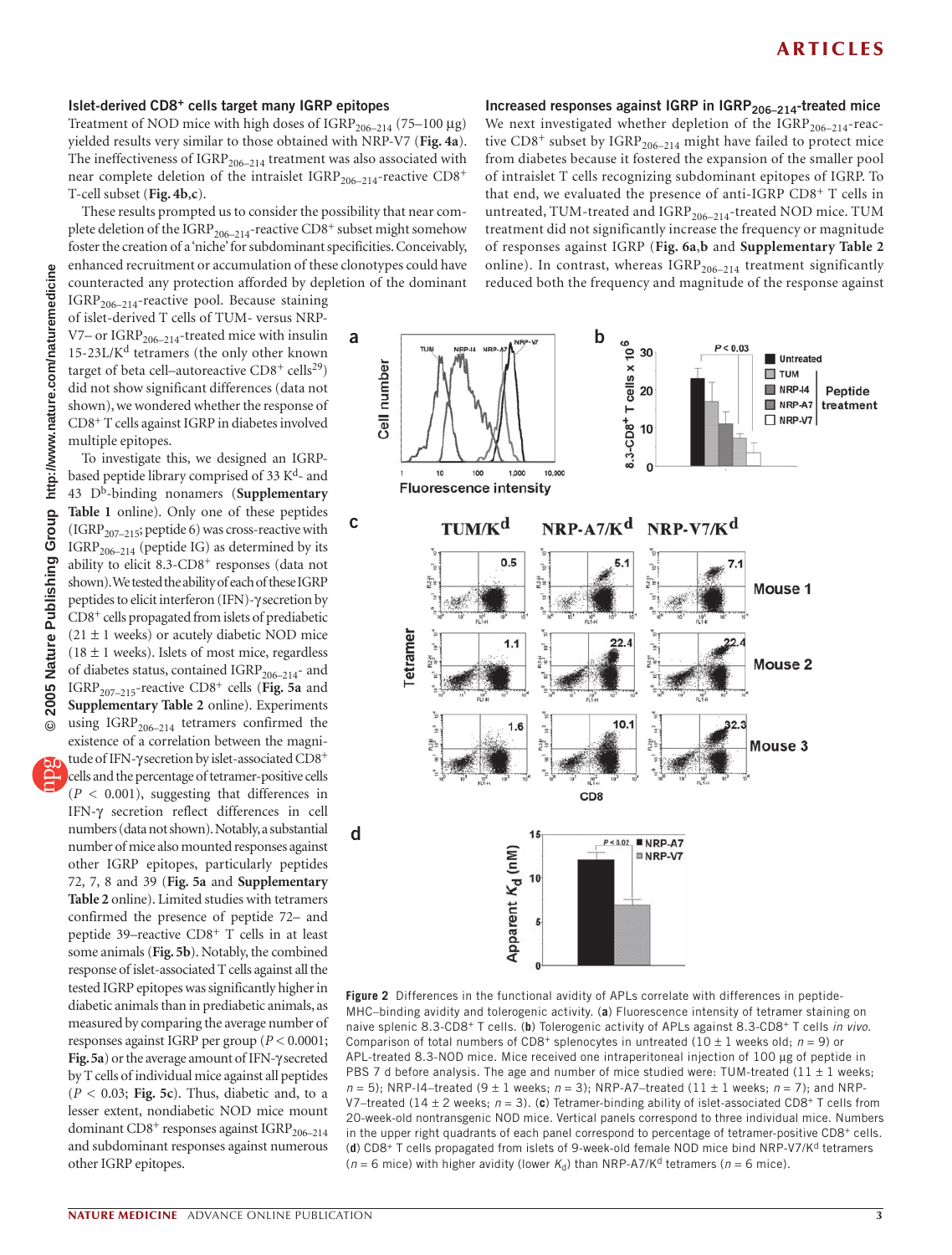IGRP<sub>206–214</sub> ( $P < 0.0001$ ), it significantly increased the frequency of responses against other IGRP epitopes (*P* < 0.003; **Figs. 4c** and **6a** and **Supplementary Table 2** online). As a result, the magnitude of the total intraislet response against IGRP in  $IGRP_{206-214}$ -treated mice was similar to that in untreated or TUM-treated animals (**Fig. 6b**). Notably, the frequency (**Fig. 6c**) and magnitude (**Fig. 6d**) of subdominant IGRP epitope-specific CD8<sup>+</sup> responses in islets of  $IGRP<sub>206–214</sub>$ -treated mice were significantly higher in mice that had progressed to diabetes, implying that these T-cell specificities were involved in progression of diabetes (*P* < 0.0001 and *P* = 0.05, respectively). Because these differences were not seen in NRP-I4 versus TUM-treated mice (**Fig. 6e**,**f** and **Supplementary Table 3** online), we propose that expansion of the subdominant IGRP epitopespecific T-cell pool accounts for the paradoxical ineffectiveness of IGRP<sub>206-214</sub> (and NRP-V7) peptide treatment for prevention of diabetes. The data also support the view that, in the presence of

**Figure 3** Antidiabetogenic activity of APLs in wild-type NOD mice. (**a**) Incidence of diabetes in TUM versus APL-treated female NOD mice. TUM: ≤25 µg (*n* = 29), 50 µg (*n* = 10), 100 µg (*n* = 69); NRP-I4: ≤25 µg (*n* = 30), 35 µg (*n* = 10), 50 µg (*n* = 10), 100 µg (*n* = 10); NRP-A7: ≤25 µg (*n* = 9), 35 µg (*n* = 10), 50 µg (*n* = 10), 75 µg (*n* = 10), 100 µg (*n* = 50); NRP-V7: ≤25 µg (*n* = 30), 35 µg (*n* = 10), 50 µg (*n* = 10), 100 µg (*n* = 59) (upper panels). Effects of APL versus TUM treatment on the percentages and avidity of NRP-V7/K<sup>d</sup> tetramer-binding cells within islet-derived CD8<sup>+</sup> cells (lower panels). Mice were killed at onset of diabetes or at the end of the study (32 weeks) to isolate islet-associated CD8+ T cells. Data are presented as differences in values obtained in APL- versus TUM-treated mice (± s.e.). Values above or below zero indicate that APL treatment was associated with recruitment of lower (high  $K_d$ ) or higher (low  $K_d$ ) avidity T cells, and/or in recruitment of higher or lower percentages of tetramer-reactive CD8+ T cells, respectively, as compared to TUM treatment.

NRP-I4: ≤25 µg (*n* = 15, 7 T1D), 35 µg (*n* = 4, 3 T1D), 50 µg (*n* = 3, 1 T1D), 100 µg (*n* = 7, 0 T1D); NRP-A7: ≤25 µg (*n* = 9, 5 T1D), 35 µg (*n* = 4, 4 T1D), 50 µg (*n* = 5, 1 T1D), 75 µg (*n* = 3, 0 T1D), 100 µg (*n* = 10); NRP-V7: ≤25 µg (*n* = 10, 7 T1D), 35 µg (*n* = 6, 3 T1D), 50 µg (*n* = 10, 5 T1D), 100 µg (*n* = 47, 31 T1D). Measurements of avidity were only possible in mice containing tetramer-positive cells in islets. NRP-I4: ≤25 µg (*n* = 15), 35 µg (*n* = 4), 50 µg (*n* = 2), 100 µg (*n* = 7); NRP-A7: ≤25 µg (*n* = 6), 35 µg (*n* = 4), 50 µg (*n* = 5), 75 µg (*n* = 2), 100 µg (*n* = 10); NRP-V7: ≤25 µg (*n* = 7), 50 µg (*n* = 2). Except where indicated in the graph, values obtained in APL-treated mice were statistically similar to those seen

significant numbers of low-avidity  $\mathrm{IGRP}_{206-214}$ -reactive clonotypes, subdominant IGRP epitope-specific clonotypes cannot effectively foster progression of diabetes.

#### **DISCUSSION**

Recent years have witnessed the emergence of CD8<sup>+</sup> cells as major effectors of tissue damage in organ-specific autoimmunity<sup>15</sup>. We have previously shown that a significant fraction of islet-associated CD8<sup>+</sup> cells in NOD mice recognize a peptide from the islet-specific protein IGRP (IGRP<sub>206–214</sub>)<sup>20</sup>. We have also shown that this subset of T cells undergoes a process of avidity maturation that results from the competitive outgrowth of a small pool of high-avidity clonotypes at the expense of a larger pool of nondiabetogenic, low-avidity clonotypes<sup>13</sup>. Here we investigated the conditions under which manipulation of the  $IGRP<sub>206–214</sub>$ -reactive  $CD8<sup>+</sup>$  T-cell pool with APLs had therapeutic importance. Our data show that chronic treatment of mice with inter-



in TUM-treated animals. (b) Absolute number of NRP-V7/K<sup>d</sup> tetramer–binding CD8<sup>+</sup> T cells in mice treated with different peptides at 100 µg/injection. (c) Cytotoxicity of islet-derived T cells from APL-versus TUM-treated mice (at 100 µg/injection) against NRP-A7–pulsed RMA-SK<sup>d</sup> cells at a 1:10 target/ effector ratio. Background responses against the control peptide TUM were subtracted. Data are shown as mean  $\pm$  s.e.m.  $51$ Cr-release values correspond to *n* = 18 (control group; 13 T1D), *n* = 4 (NRP-I4) and *n* = 45 (NRP-V7; 30 T1D) mice. No significant differences were noted between samples from diabetic versus nondiabetic mice and thus were pooled. The percentages of tetramer-positive cells in these samples were:  $9 \pm 1$  (TUM),  $20 \pm 4$  (NRP-I4) and  $1 \pm 1$ (NRP-V7). (**d**) Cumulative incidence of T1D in mice treated with TUM intraperitoneally (*n* = 69; from 3–4 weeks of age), NRP-I4 intraperitoneally (*n* = 10; from 3–4 weeks), NRP-I4 intravenously (from 3–4 weeks;  $n = 9$ ) and NRP-I4 intraperitoneally ( $n = 10$ ; from 10 weeks). All mice received 100 µg peptide/ injection. (e) K<sub>d</sub> values of NRP-V7 tetramer–binding to CD8<sup>+</sup> T cells derived from islets of additional cohorts of mice treated with TUM intraperitoneally (*n* = 5; 1 T1D), NRP-I4 intraperitoneally (*n* = 12; 0 T1D) or NRP-I4 intravenously (*n* = 4; 0 T1D). Samples were collected at 18–22 weeks for intraperitoneally treated mice, or at 30 weeks for intravenously treated mice. Please note that K<sub>d</sub> values corresponding to non-peptide-treated 20-week-old mice (data not shown) are similar to those seen in TUM-treated animals ( $6 \pm 1$  nM). i.p., intraperitoneal; i.v., intravenous; wk, weeks.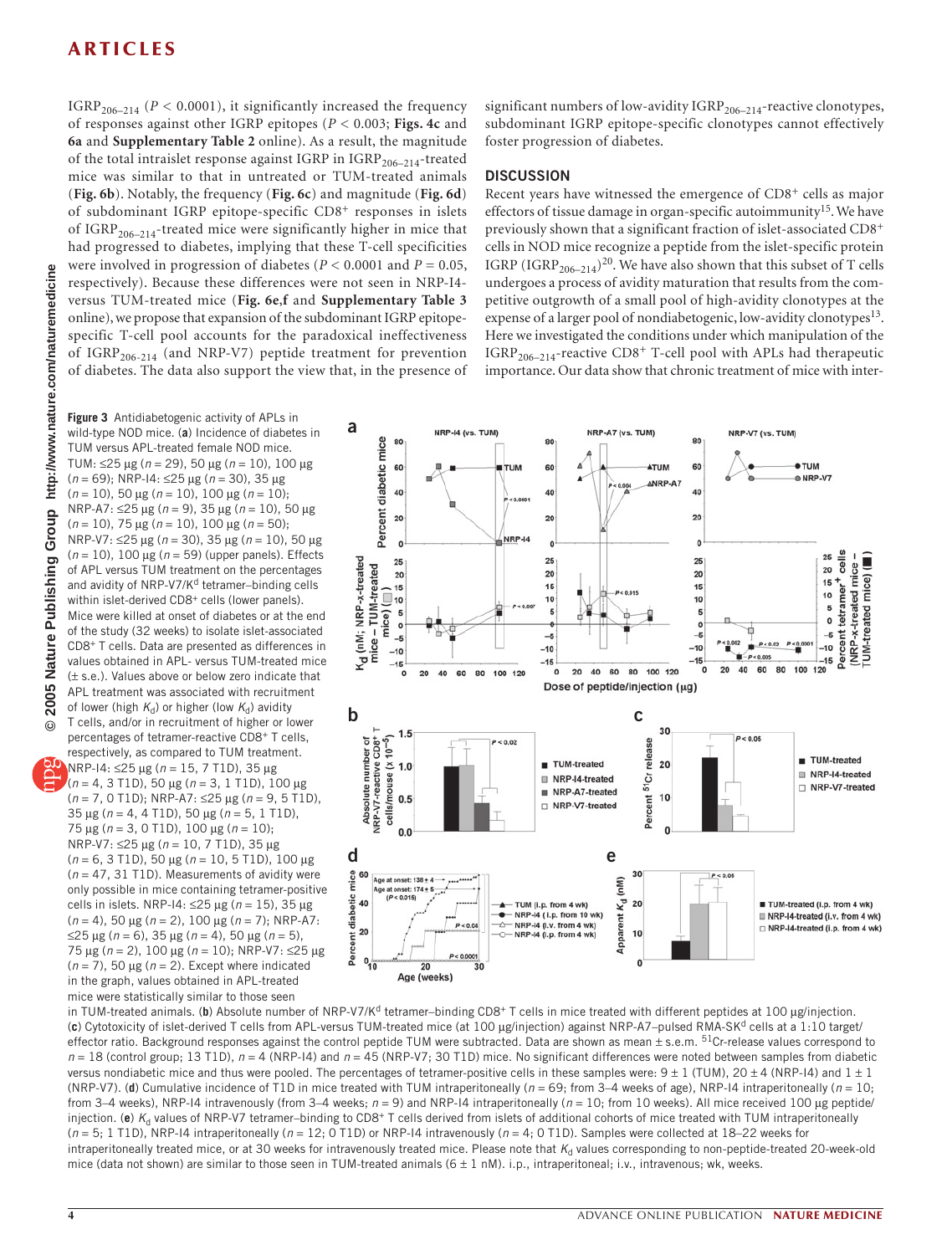

mediate doses of an intermediate-affinity APL (NRP-A7) or high doses of a low-affinity APL (NRP-I4) afforded near complete protection from diabetes. Disease protection was associated with local accumulation of low-avidity IGRP<sub>206-214</sub>-reactive CD8<sup>+</sup> T cells at the expense of their high-avidity counterparts, which were deleted. Unexpectedly, repeated treatment of mice with high doses of a very high–affinity APL (NRP-V7) or the natural ligand (IGRP<sub>206–214</sub>) only afforded marginal protection. Notably, our detailed systematic analyses showed that the islets of these mice contained very few IGRP<sub>206-214</sub>-reactive CD8<sup>+</sup> T cells, but increased populations of CD8<sup>+</sup> T cells recognizing several

other IGRP epitopes. These results strongly argue against the useful-

Figure 4 NRP-V7 and IGRP<sub>206-214</sub> cannot blunt progression of diabetes, despite depleting the  $IGRP_{206-214}$ -reactive CD8<sup>+</sup> T-cell pool. (a) Cumulative incidence of T1D in TUM ( $n = 69$ ), NRP-V7 ( $n = 59$ ) and IGRP<sub>206-214</sub>treated NOD mice (*n* = 19). All mice received 100 µg (TUM, NRP-V7 and IGRP<sub>206–214</sub>) or 75 µg of peptide/injection (IGRP<sub>206–214</sub>;  $n = 9$ ). No differences were noted between groups of mice receiving 75 or 100 µg of IGRP206–214, hence the data were pooled. *P* value refers to TUM- versus NRP-V7- and IGRP<sub>206-214</sub>-treated mice. (b) Percentage of NRP-V7/K<sup>d</sup> tetramer–reactive cells (left) and IFN-γ secretion (right) by islet-associated CD8+ T cells from untreated, or TUM- and IGRP<sub>206-214</sub>-treated NOD mice. Responses to the negative control peptide TUM were subtracted. No significant differences were noted between diabetic and nondiabetic mice within individual treatment groups. *N* values for tetramer staining were: untreated group,  $n = 11$  (2 T1D); TUM-treated group,  $n = 20$  (9 T1D); nnessee group, *n* = 52 (32 T1D); IGRP<sub>206-214</sub>-treated group, *n* = 17 (8 T1D). For IFN-γ secretion: untreated group, *n* = 28 (19 T1D); TUM-treated group,  $n = 11$  (7 T1D); and IGRP<sub>206-214</sub>-treated group,  $n = 12$  (6 T1D). (**c**) As in **b**, but using IGRP<sub>206–214</sub>/Kd tetramers or IGRP<sub>206–214</sub> peptide. For tetramer staining: untreated group,  $n = 28$ (19 T1D); TUM-treated group,  $n = 3$  (0 T1D); IGRP<sub>206-214</sub>-treated group, *n* = 14 (6 T1D). For IFN-γ secretion: untreated group, *n* = 29 (9 T1D); TUMtreated group,  $n = 7$  (4 T1D); and IGRP<sub>206-214</sub>-treated group,  $n = 11$  (5 T1D).

ness of 'high-avidity' (high-affinity and high-dose) peptide therapy for the prevention of autoimmunity by eliminating prevalent subsets of autoreactive lymphocytes.

Because soluble peptides are usually cleared within 2 d, particularly when given intravenously<sup>30</sup>, they induce a weak and short-lived activation state that, in the absence of costimulatory signals, leads to anergy and deletion<sup>27,28</sup>. Because this tolerogenic stimulus must reach an undefined threshold of TCR occupancy, the effectiveness of soluble peptides for induction of tolerance should be a function of dose as well as affinity for TCR and MHC. Accordingly, the observation that the effectiveness of NRP-I4 and NRP-A7 therapy increased with dose was expected, as was the fact that NRP-A7 reached maximum protective activity at a lower dose than NRP-I4 did. Notably, the islets of mice treated with protective doses of NRP-A7 and NRP-I4 contained normal or only slightly reduced numbers of  $IGRP_{206-214}$ -reactive  $CD8^+$  T cells. These cells bound NRP-V7 tetramers with considerably lower avidity and were less cytotoxic against peptide-pulsed target cells than those isolated from TUM-treated controls, suggesting that NRP-I4 treatment



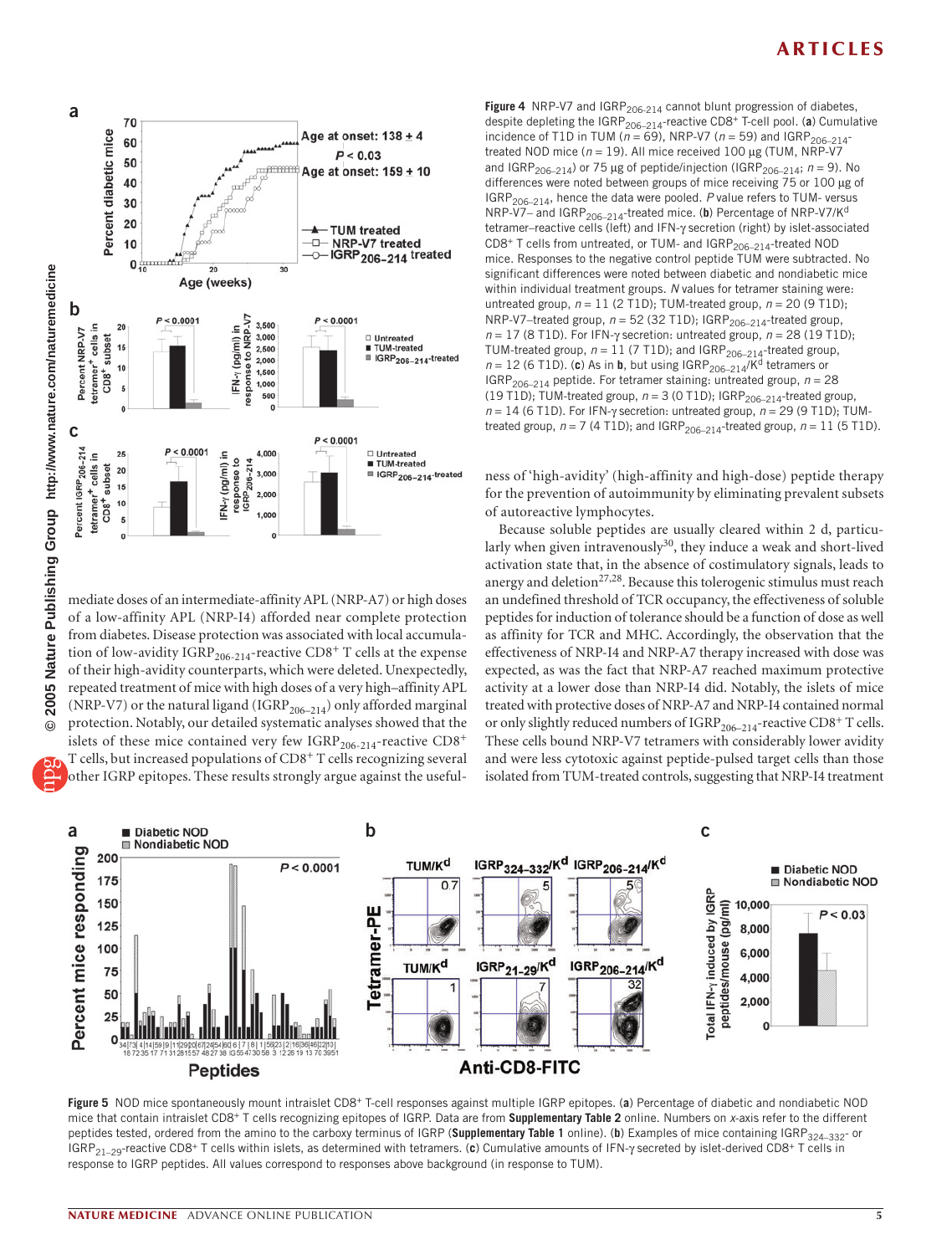

Figure 6 Unlike NRP-I4-treatment, treatment with IGRP<sub>206–214</sub> induces increased responses against other IGRP epitopes. (a) Percentage of untreated and TUM- or IGRP<sub>206-214</sub>-treated NOD mice that contain intraislet CD8<sup>+</sup> T cells recognizing epitopes of IGRP. P values reflect differences in the total number of positive responses (>50 pg/ml) in the different groups. Data are from **Supplementary Table 2** online. (**b**) Cumulative amounts of IFN-γ secreted by islet-derived CD8+ T cells of individual mice in response to IGRP peptides. (**c**) As in **a**, except **c** compares IGRP206–214-treated NOD mice that developed diabetes and those that did not. (**d**) Cumulative amounts of IFN-γ secreted by islet-derived CD8+ T cells of individual diabetic and nondiabetic IGRP206–214-treated NOD mice in response to IGRP peptides. Data are from **Supplementary Table 2** online. (**e**) As in **a**, except that **e** compares NRP-I4–treated mice (intraperitoneally starting at 3–4 weeks) and a new cohort of TUM-treated (control) mice. Data are from **Supplementary Table 3** online. (**f**) Cumulative amounts of IFN-γ secreted by islet-derived CD8+ T cells of individual NRP-I4– or TUM-treated NOD mice (intraperitoneally starting at 3–4 weeks) in response to IGRP peptides. Although the total amounts of IFN-γ secreted by the islet-associated T cells of these cohorts of mice were higher than those corresponding to the cohorts studied in **a**–**d**, no differences were seen for NRP-I4– versus TUM-treated mice. Data are from **Supplementary Table 3** online. All values correspond to responses above background (against TUM). N.S., not significant. Numbers on *x*-axis in **a**,**c** and **e** refer to the different peptides tested, ordered from the amino to the carboxy terminus of IGRP (**Supplementary Table 1** online).

preferentially targeted high-avidity clonotypes. In support of this interpretation, NRP-V7 and NRP-I4 were equally tolerogenic in 8.3-NOD mice, expressing an intermediate-to-high avidity  $\mathrm{IGRP}_{206-214}$ -reactive TCR, but showed substantially different tolerogenic activities in NOD mice expressing a low avidity  $IGRP_{206-214}$ -reactive TCR (P. Serra & P. Santamaria, unpublished data). Altogether, these observations suggest that administration of protective doses of NRP-A7 and NRP-I4 results in the selective deletion of pathogenic, high-avidity clonotypes, and that sustained deletion of high-avidity  $IGRP_{206-214}$ -reactive  $CD8^+$  clonotypes is accompanied by progressive occupation of the corresponding intraislet space by their low-avidity counterparts.

Given that the efficacy of vaccination protocols for induction of antitumor immunity requires the recruitment of high-avidity  $CTLs^{31-33}$ , it is safe to assume that deletion of prevalent high-avidity clonotypes by NRP-I4 and NRP-A7 does protect mice from T1D. The loss of NRP-A7's antidiabetogenic potential with increased doses of peptide despite substantial depletion of the total  $IGRP_{206-214}$ -reactive T-cell pool implied that the protective effect of NRP-I4 and NRP-A7 must have also required the recruitment of low avidity clonotypes, a concept supported by mathematical modeling of the data (A.F.M.M., P.S. & L.E.K., unpublished data). Whether these cells afford diabetes protection by secreting immunoregulatory factors or other mechanisms remains to

be determined. Autoreactive T cells with immunoregulatory properties have been found in normal individuals<sup>34</sup>, and APLs are known to be able to induce specific immunoregulatory  $T$  cells<sup>11,35</sup>.

Another fundamental observation of this study is that near-complete deletion of the IGRP<sub>206–214</sub>-reactive CD8<sup>+</sup> subset was associated with markedly increased responses against subdominant epitopes of IGRP, especially in mice that had become diabetic. This suggests that depletion of the IGRP<sub>206-214</sub>-reactive CD8<sup>+</sup> T-cell niche created a 'vacuum' that somehow promoted the expansion of diabetogenic, subdominant epitope-specific clonotypes. These subdominant epitope-specific (and potentially high-avidity) CTLs may be highly effective at destroying their cellular targets because they readily evade mechanisms of tolerance, as proposed recently<sup>36</sup>. Because NRP-I4 treatment afforded diabetes protection without inhibiting (or enhancing) the recruitment of these subdominant IGRP epitope-specific clonotypes, it is reasonable to suspect that enhanced recruitment of low-avidity  $\mathrm{IGRP}_{206-214}$ -reactive clonotypes is both necessary and sufficient for the ability of NRP-I4 to blunt the progression of diabetes. Conceivably, these two opposing phenomena (tolerance of dominant epitope-specific T cells over a large avidity spectrum and recruitment of subdominant epitope-specific T cells) might account for the ineffectiveness of human trials using fulllength protein autoantigens $6-12$ . It is important to note, however, that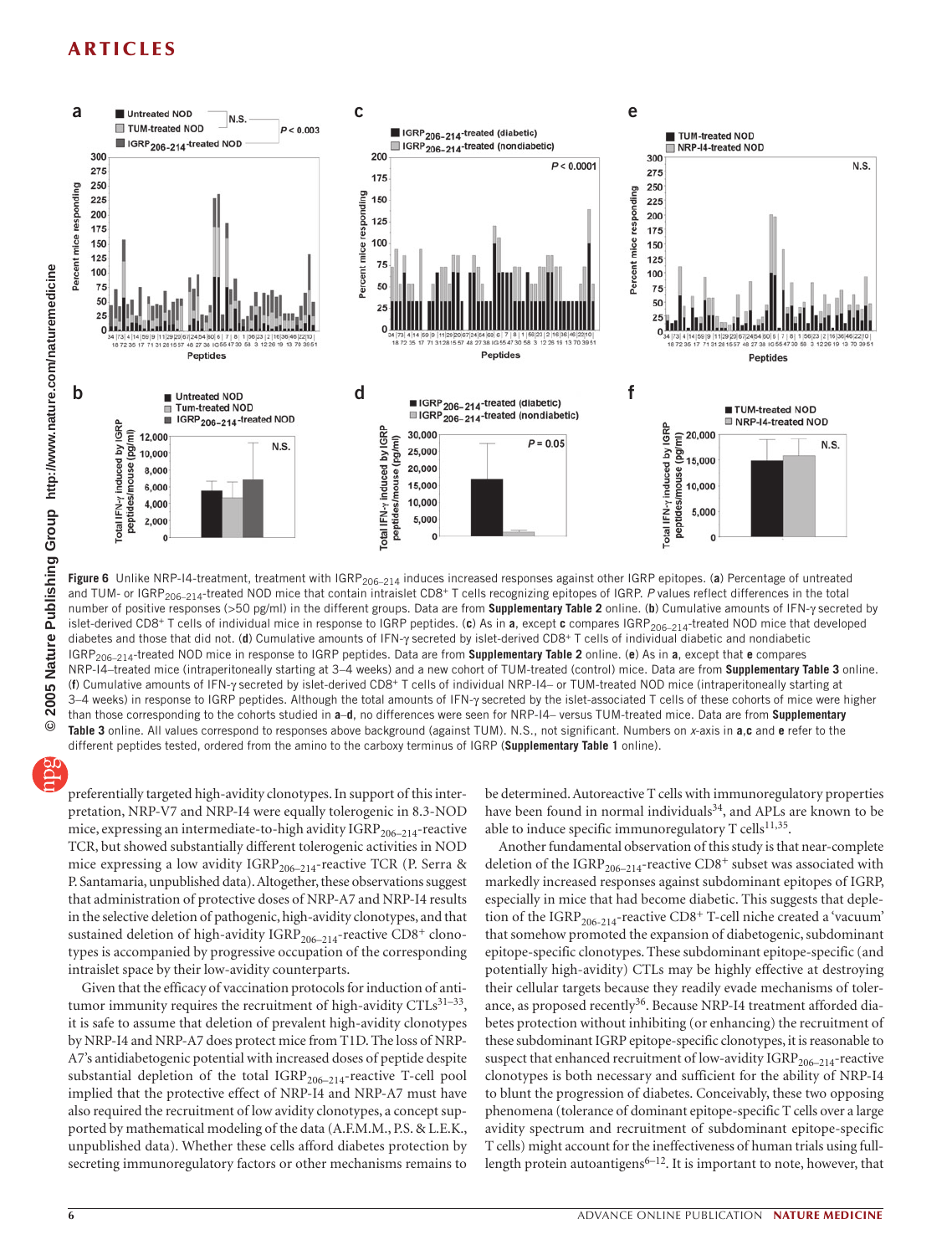these data do not imply that deletional strategies will be inappropriate for the prevention of autoimmunity. Rather, our observations suggest that for these strategies to work, they will have to target multiple epitope specificities, rather than only dominant ones.

In sum, our findings suggest that complete elimination of a dominant T-cell subpopulation by using high doses of high-affinity APLs is an inefficient way to halt the progression of cellularly complex, polyclonal autoimmune responses. Rather, we argue that effective prevention of such diseases with APLs requires the selective elimination of high-avidity clonotypes and the unopposed recruitment of their low-avidity, nonpathogenic counterparts. The fact that this outcome occurs only within a narrow range of dose and functional avidity bears an important lesson that may aid in the design of APL- or self-antigen–based vaccines as 'tolerogens' in autoimmunity. Careful examination of peptide affinity for MHC and TCR and dose are therefore warranted in the design of clinical trials.

#### **METHODS**

**Mice, cell lines and antibodies.** 8.3-NOD mice, expressing the TCRαβ rearrangements of the  $IGRP_{206-214}$ -reactive  $CD8^+$  clone NY8.3, have been described<sup>19</sup>. We purchased NOD mice from Taconic Farms and Lyt-2 ( $CD8\alpha$ )-, L3T4-, V $\beta$ 8.1/8.2-, H-2K<sup>d</sup>- and H-2D<sup>b</sup>-specific monoclonal antibodies from PharMingen. All experiments were approved by the University of Calgary Animal Care Committee and were performed in compliance with guidelines from the Canadian Council of Animal Care.

**Peptides and peptide libraries.** We prepared the peptide libraries used to identify APLs utilizing multipin synthesis technology and standard Fmoc chemistry (Chiron Technologies)<sup>22</sup>. Representative APLs (Fig. 1) were chosen for *in vivo* experimentation. We prepared specific single custom peptides at >80% purity and sequenced them by ion-spray mass spectrometry (Chiron Technologies). Peptides were resuspended at 10 mg/ml in 0.1% acetic acid, separated into aliquots at –80 °C and resuspended in PBS before use. We designed H-2K<sup>d</sup>- or H-2D<sup>b</sup>-binding IGRP peptide libraries by screening the IGRP amino acid sequence with RANKPEP and SYFPEITHI. We synthesized peptide sets composed of predicted MHC binders with scores >39 (Rankpep) or >25 (Syfpeithi) and used them at 10 µM.

**Generation of NOD islet-derived CD8+ T-cell lines**. We generated islet-derived CD8+ cells by culturing 10–50 islets/well in 24-well plates in RPMI-1640 media containing 10% FBS and 0.5 U/ml Takeda recombinant human interleukin (IL)-2, for 6–10 d.

Proliferation assays. Naive or NRP-A7-differentiated splenic CD8<sup>+</sup> cells from 8.3-NOD mice  $(2 \times 10^4$ /well) were incubated, in duplicate, with peptide-pulsed (0.01, 0.1 and 1 μM),  $γ$ -irradiated (3,000 rad) NOD splenocytes (10<sup>5</sup>/well) for 3 d at 37 °C in 5% CO<sub>2</sub>. We pulsed cultures with 1 µCi of [<sup>3</sup>H]-thymidine during the last 18 h of culture and harvested them.

**Cytokine secretion.** We incubated naive splenic CD8+ cells from 8.3-NOD mice ( $2 \times 10^4$ /well) with peptide-pulsed (0.001–10 μM) γ-irradiated NOD splenocytes (10<sup>5</sup>/well) in 96-well plates for 48 h at 37 °C. We tested short-term islet-derived T-cell lines (at  $2 \times 10^4 \text{ CD}8^+$  cells/well) the same way, but used 10 µM of peptide. We assayed the supernatants (100 µl) in duplicate for IL-2, IL-4 and/or IFN-γ content by ELISA using commercially available kits (R&D Systems).

**Cytotoxicity assays.** We performed cytotoxicity assays using peptide-pulsed (1  $\mu$ g/ml) <sup>51</sup>Cr-sodium chromate-labeled RMA-S/K<sup>d</sup> cells as targets  $(1 \times 10^4)$  and islet-derived CD8<sup>+</sup> T cells  $(1 \times 10^5)$  at a 1:10 target/effector ratio, as described elsewhere<sup>21</sup>. Values obtained with the negative control peptide TUM were subtracted.

**Tetramer staining.** We prepared tetramers and used them as described previously<sup>13</sup>. Islet-derived T cells (~0.5 × 10<sup>6</sup>/20 μl) were stained for 45 min at 25 °C in 20 µl of wash media (0.2% sodium bicarbonate, 0.05% sodium azide and 2% FBS in RPMI-1640) containing a FITC-conjugated CD8β-specific monoclonal

antibody and tetramer (85.5 nM). For the analysis of tetramer staining at equilibrium, we stained T cells with different concentrations of tetramers (8.55, 17.1, 42.75 and 85.5 nM). After washing, we resuspended cells in 100 µl of wash media, fixed them in 1% paraformaldehyde and analyzed them with a flow cytometer. We determined the apparent  $K_d$  values by plotting the negative reciprocal of the slope of the line fit to Scatchard plots of fluorescence units (median of CD8<sup>+</sup> population tetramer staining)/nM versus fluorescence units.

H-2K<sup>d</sup>-stabilization assay. RMA-SK<sup>d</sup> cells that had been cultured overnight at 26 °C were seeded at  $10^4$  cells/well in 96-well plates, pulsed with peptides in RPMI-1640, 0.25% BSA for 1 h at 26°C, incubated at 37°C for 3 h, washed, stained with FITC-conjugated H-2K<sup>d</sup>- or H-2D<sup>b</sup>-specific monoclonal antibodies and analyzed for MHC class I expression by cytometry<sup>21</sup>. Controls used included TUM ( $K<sup>d</sup>$ -binder), LCMV-GP33 ( $D<sup>b</sup>$ -binder) and no peptide. We measured the dissociation constant  $(K_d)$  by using different concentrations of peptides (10, 1,  $0.1, 0.01, 0.001 \,\mu\mathrm{M}$  ). We calculated the  $K_\mathrm{d}$  values as the concentration of peptide required to rescue 50% of  $\mathrm{K}^{\mathrm{d}}$  molecules on RMA-SK<sup>d</sup> cells (100% at 10 µM).

**Peptide treatment.** We injected cohorts of 3–4-week-old female NOD mice with 1–100 µg of peptide in PBS intraperitoneally or intravenously. We repeated this every 2 weeks until the third injection, and every 3 weeks thereafter. We treated a cohort of 10-week-old NOD females with 100 µg of NRP-I4 intraperitoneally to ascertain the ability of this peptide to blunt progression of diabetes in mice with full-blown insulitis. Mice were killed at onset of diabetes or between 18–22 weeks of age to characterize the specificity and avidity of their islet-associated CD8+ T cells, or monitored for development of T1D until at least 28 weeks of age. We determined the 8.3-CD8<sup>+</sup> tolerogenic activity of APLs by treating 8.3-NOD mice with one intraperitoneal injection of 100 µg of peptide. Mice were killed 1 week after treatment, and their spleens analyzed for presence of 8.3-CD8+ T cells by flow cytometry.

**Statistical analyses.** We compared data using linear regression and variance analysis, Mann-Whitney U test or  $\chi^2$ .

**URLs.** Rankpep, http://immunax.dfci.harvard.edu/Tools/; SYFPEITHI, http://www.syfpeithi.de/

*Note: Supplementary information is available on the Nature Medicine website.*

#### **ACKNOWLEDGMENTS**

We thank T. Utsugi for Takeda recombinant IL-2, L. Allen, S. Bou, M. Deuma, C. Fehr and T. Trinh for animal care and technical assistance, and T. DiLorenzo, U. Walter and Y. Yang for feedback on the manuscript. This work was supported by the Canadian Institutes of Health Research, the Juvenile Diabetes Research Foundation (JDRF), and the Natural Sciences and Engineering Research Council of Canada. A.A. was supported by the JDRF and the Alberta Heritage Foundation for Medical Research (AHFMR), J.Y. by the JDRF, and P. Serra and B. Han by the AHFMR. A.F.M.M. and L.E.-K. were supported by the Mathematics of Information Technology and Complex Systems (MITACS) Network of Centers of Excellence. P. Santamaria is a Scientist of the AHFMR and a member of MITACS. The JMDRC is supported by the Diabetes Association (Foothills).

#### **COMPETING INTERESTS STATEMENT**

The authors declare that they have no competing financial interests.

Received 22 February; accepted 21 April 2005 Published online at http://www.nature.com/naturemedicine/

- 1. Wraith, D.C., Smilek, D.E., Mitchell, D.J., Steinman, L. & McDevitt, H.O. Antigen recognition in autoimmune encephalomyelitis and the potential for peptide-mediated immunotherapy. *Cell* **59**, 247–255 (1989).
- 2. Metzler, B. & Wraith, D. Inhibition of experimental autoimmune encephalomyelitis by inhalation but not oral administration of the encephalitogenic peptide: influence of MHC binding affinity. *Int. Immunol.* **5**, 1159–1165 (1993).
- Liu, G. & Wraith, D. Affinity for class II MHC determines the extent to which soluble peptides tolerize autoreactive T cells in naive and primed adult mice–implications for autoimmunity. *Int. Immunol.* **7**, 1255–1263 (1995).
- 4. Anderton, S. & Wraith, D. Hierarchy in the ability of T cell epitopes to induce peripheral tolerance to antigens from myelin. *Eur. J. Immunol.* **28**, 1251–1261 (1998).
- 5. Karin, N., Mitchell, D., Brocke, S., Ling, N. & Steinman, L. Reversal of experimental autoimmune encephalomyelitis by a soluble peptide variant of a myelin basic protein epitope: T cell receptor antagonism and reduction of interferon γ and tumor necrosis factor α production. *J. Exp. Med.* **180**, 2227–2237 (1994).